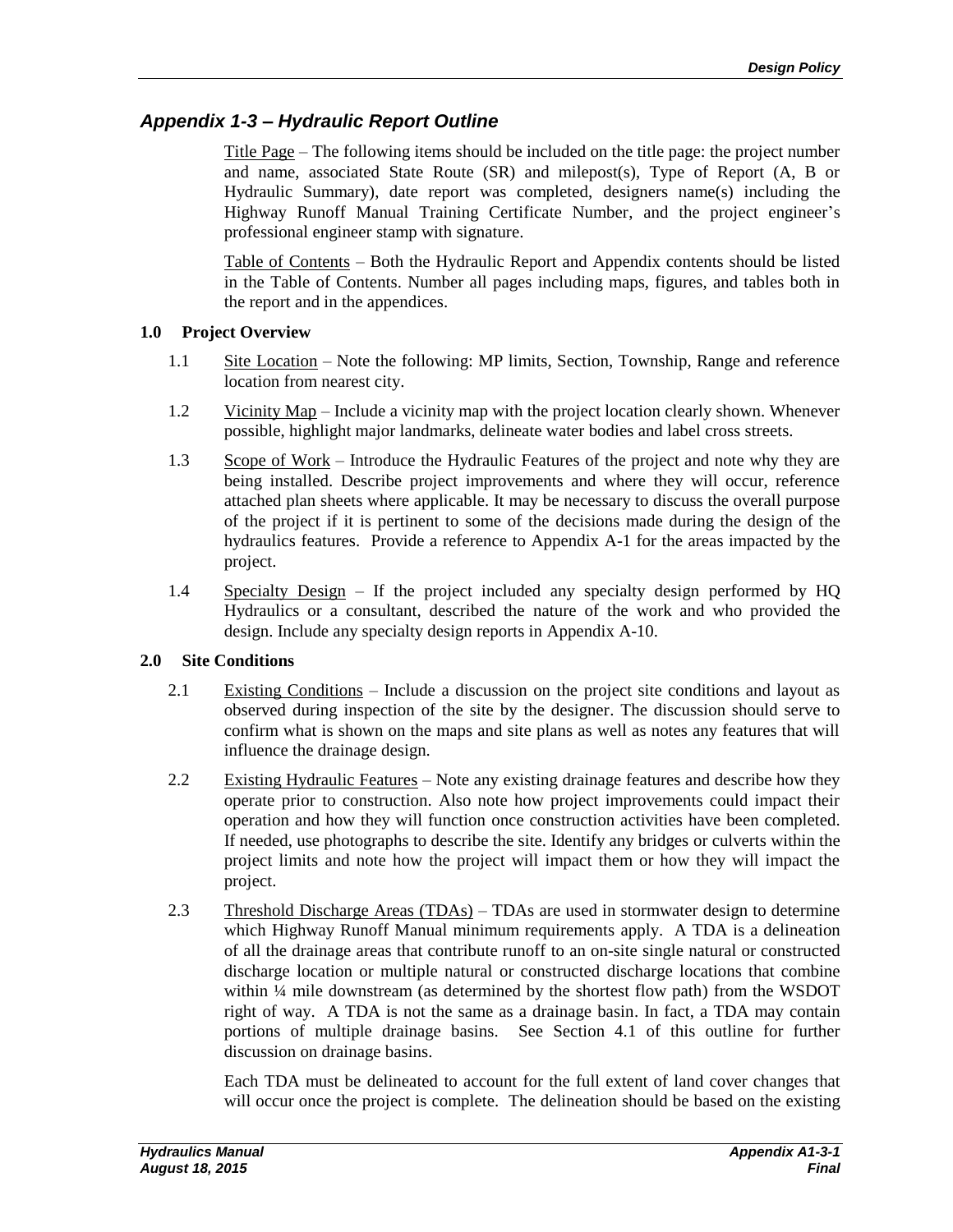on-site drainage patterns and the existing discharge locations from the proposed WSDOT right of way limits.

Include TDA maps in Appendix A-2 that clearly delineate the TDA boundaries and show how the drainage areas are tributary to individual discharge locations and the flow paths combine to form one TDA. This would require that flow paths downstream of each discharge location be shown on these maps.

For each TDA within the project, provide a complete description of the general drainage systems and flow patterns including any unusual or unique drainage patterns that extend beyond project limits or WSDOT right of way. Each TDA description should list the eventual downstream receiving water body.

- 2.4 Soils Discuss the soil testing that has been performed at the site. This includes soil pH and resistivity (to determine acceptable pipe alternatives), soil borings, soil type from SCS Maps, soil infiltration rates, well monitoring, groundwater level, etc. and any other soil testing required for stormwater BMP design.
- 2.5 Existing Stormwater Discharge Point Inventory All project stormwater discharge points should be noted in this section and entered into the Stormwater Discharge Point Inventory. A discharge point is the location at which concentrated stormwater runoff is transferred from, or to, WSDOT's right of way or property via a constructed conveyance element. This includes locations within the right of way where stormwater is discharged to surface waters of the state or is infiltrated to the ground. A stormwater conveyance element can be any structure (man-made or natural) that conveys stormwater from WSDOT highways to a discharge point. For more guidance designers should consult the Hydraulic [Discharge Point Inventory Instructions](http://www.wsdot.wa.gov/NR/rdonlyres/E01B1096-E2E6-4C6A-A21A-C2C9659728C9/0/DschrgeInvntryInstruction.docx) and the [Hydraulic Discharge Point](http://www.wsdot.wa.gov/NR/rdonlyres/EE2118A6-75B7-48DB-B00D-6910BEA7B654/0/DischargeInventoryForm.xlsx)  [Inventory Form](http://www.wsdot.wa.gov/NR/rdonlyres/EE2118A6-75B7-48DB-B00D-6910BEA7B654/0/DischargeInventoryForm.xlsx) spreadsheet. Both are located at the website listed below. The information detailed in the spreadsheet should be included in Appendix A-1 of the Hydraulic Report and sent directly to the HQ Environmental Services Office at simonc@wsdot.wa.gov or 360-570-2589. <http://www.wsdot.wa.gov/Environment/WaterQuality/StormwaterMapping.htm>
- 2.6 Existing Utilities Note utility conflicts that have been investigated and either are or are not an issue. If there is a conflict, please note resolution. Utilities should be shown on the drainage plan and profile sheets.

## **3.0 Design Standards**

- 3.1 Design Frequency Note the appropriate design frequencies used to size hydraulic features on the project and where relevant show calculations. Include a discussion of the climate and chosen precipitation values for the project, including copies of Isopluvial and Mean Annual Precipitation maps highlighting the project location. Where applicable, discuss how or if snow was considered in the design. Refer to Section 2-4, Cold Climate Considerations, for further design guidance.
- 3.2 Stormwater Management Guidelines Use the Stormwater Design Documentation Spreadsheet located in Appendix A-1 to determine which Minimum Requirements apply. Clearly state which Minimum Requirements apply at both the project and TDA level. Reference the LID, Runoff Treatment, and Flow Control selection charts in Figures 5-1, 5-2, and 5-3 of the *Highway Runoff Manual* to describe which BMPs were selected for the project.
- 3.3 Stormwater Retrofit Analysis Document all project related stormwater retrofit activity where an existing structure or facility has been renovated to meet changed conditions or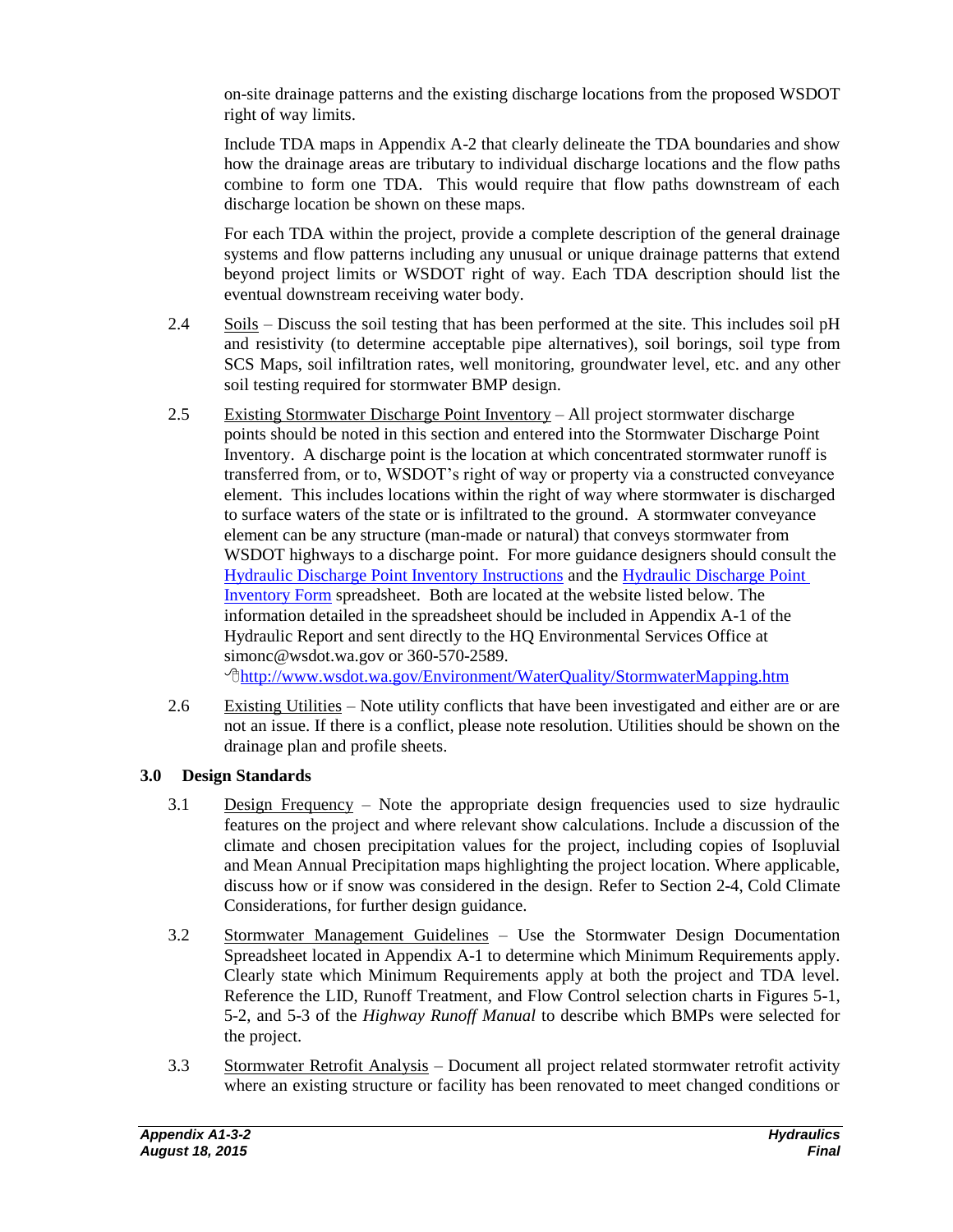improve performance. This section should also include discussion regarding equivalent areas, stand alone stormwater retrofits, and/or justification for not providing a retrofit for a replaced impervious surface. Section 3-4 of the *Highway Runoff Manual* provides additional stormwater retrofit guidance. The Stormwater Design Documentation Spreadsheet noted in Appendix A-1 of this outline will also assist designers in organizing retrofit information required for this section.

- 3.4 Other Requirements Note any requirements used in the hydraulic calculations that are in addition to those found in the *Hydraulics* and *Highway Runoff Manuals.* This would include: local agency guidelines, TMDL and Local Area Ordinances, and/or other agreements made that affect the hydraulic analysis. Provide a list of references for the guidelines, manuals, basin plans, local agency code, technical documents, or Memoranda of Agreement or Understanding used to develop the Hydraulics Report. It should be clearly documented how each of these other requirements will be addressed in the hydraulic design. Where applicable, include a web link to the reference.
- 3.5 Hydraulics Manual Deviations Clearly state the Hydraulic Manual's published year that was used for design. Any deviation from this manual requires approval by the State Hydraulic Engineer and should be summarized in this section. Refer to Section 1-3.2 for additional guidance.
- 3.6 Highway Runoff Manual Deviations Clearly state the HRM's published year that was used for design. Any deviation to the HRM requires an Engineering and Economic Feasibility (EEF) evaluation (see Appendix 2A of the HRM). Include a summary of the deviation and the outcome of the EEF. A copy of the EEF along with any correspondence should be included in Appendix A-11 of this report.
- 3.7 Pipe Alternatives Note all acceptable schedule pipe alternatives (see Division 7-04 of the WSDOT *Standard Specifications*) for the project and provide engineering justification for any alternatives that are excluded. Refer to Section 8-4 for further guidance.
- 3.8 Downstream Analysis Summarize what impact, if any, a project will have on the hydraulic conveyance systems down stream of the project section. The analysis should be broken into three sections: 1) Review of Resources; 2) Inspection of Drainage Conveyance Systems in the Site Area; and 3) Analysis of offsite effects. Refer to Section 4-7 for further guidance on when a Downstream Analysis is required and what should be included in the report.
- 3.9 New Stormwater Discharge Points Follow the directions listed in Section 2.5 of this outline.

### **4.0 Developed Conditions**

This section should serve to confirm what is shown on the (current or future) PS&E drainage plans, profiles and details. Note that PS&E level plans may not yet be completed but will be checked against the hydraulic report during the PS&E review.

4.1 Drainage Basins – The size of each drainage basins is one of the most important parameters in sizing hydraulic and stormwater features. Drainage basins are the areas that contribute runoff to a point of interest such as catch basins, inlets, culverts, drainage ditches, detention ponds, bioswales, etc. These areas may include both on-site and offsite runoff and areas that extend outside of WSDOT right of way and beyond the project.

Each drainage basin should be described in this section including: land cover, size, slope, and general drainage patterns. Include drainage basin maps in Appendix A-2 with each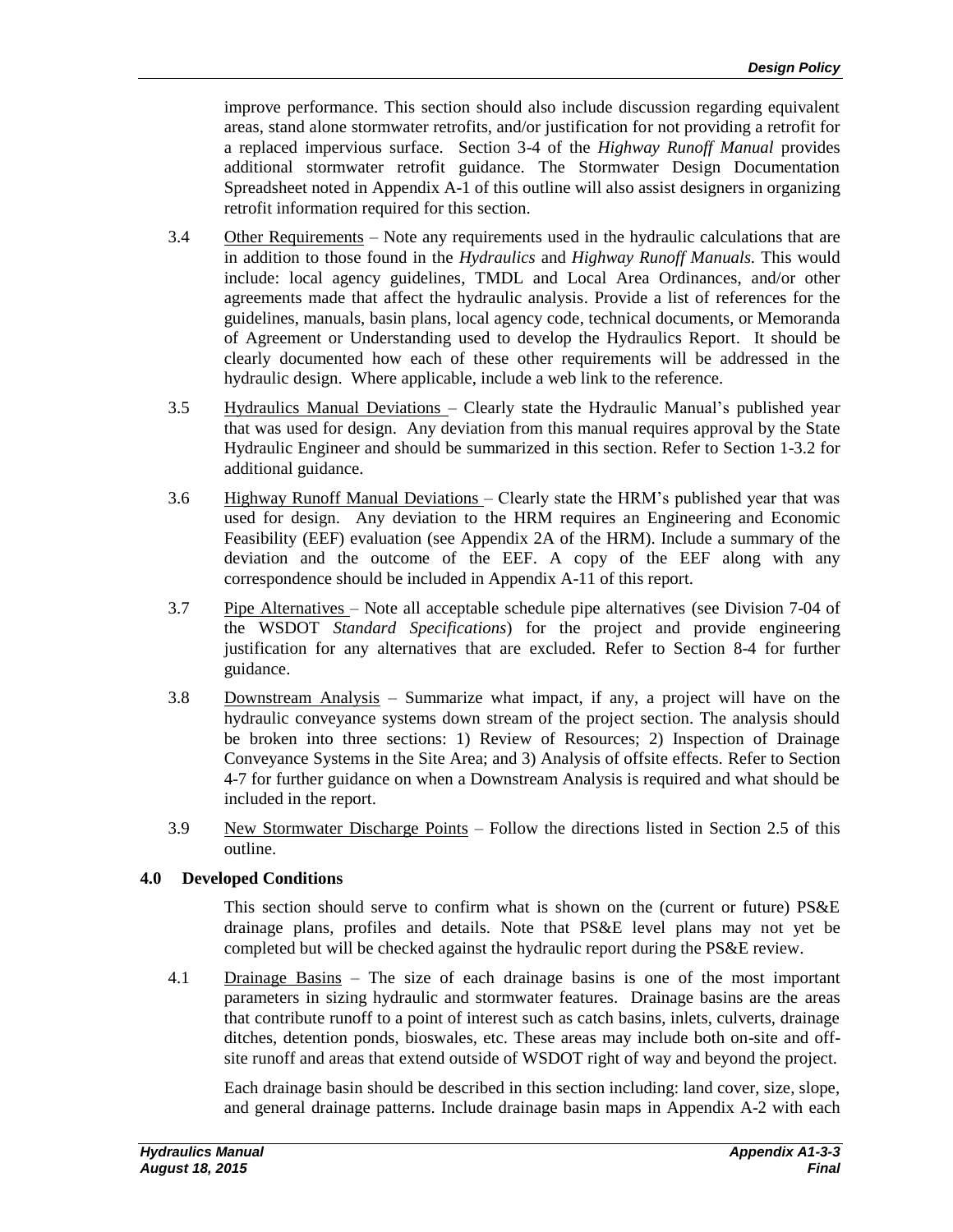drainage basin clearly delineated and showing the flow direction arrows. It should be clear on the drainage basin maps which basins contribute runoff to which hydraulic or stormwater features. All new and permanent stormwater BMPs should also be located on the maps and clearly labeled. The drainage basin designations should be held consistent in all subsequent calculations in the hydraulic report. Maps should always be of an adequate and noted scale to allow reviewers to verify all calculations.

4.2 Post Developed Drainage Patterns – As a general rule, flow patterns within a TDA should not change as a result of the project improvements. However, there are unique situations from time to time that can result in runoff being diverted from one TDA to another TDA in the proposed condition. Such cases include a stormwater discharge point that has been eliminated or moved or when a TDA has been combined with runoff from another TDA. For example, consider a bridge deck that uses existing downspouts to discharge runoff directly into a river. In order for the proposed project to meet runoff treatment requirements, the bridge runoff may need to be captured and conveyed to another TDA for treatment. This situation would require the designer to modify or combine the runoff from these TDAs. Another example is a roadway that is widened next to a wetland. The roadway runoff that previously sheet flowed into the wetland might need to be captured and conveyed to a treatment facility before being discharged from the project site. If that roadway runoff is shifted to a different TDA to receive runoff treatment, the design will have to account for this additional flow.

In the report appendix include TDA maps that clearly delineate any modified drainage patterns and/or discharge points. If a project modifies the existing flow patterns, the designer will have to show the impacts of these changes through the downstream analysis (see Section 3.6 of this outline for further guidance). If there is a change in the amount of area contributing runoff to a TDA, the minimum requirements are still based on the existing TDA delineations and appropriate measures must be taken to ensure that full compliance with flow control and runoff treatment requirements occurs. TDA mapping of any modified drainage patterns are for future project use.

## **5.0 Hydrologic and Hydraulic Design**

5.1 Calculations - Hydrologic and hydraulic design calculations for all hydraulic features should be discussed and the results summarized in this section (e.g., culverts, storm drains, stormwater BMPs, inlets, gutters, ditches, streambank stabilization, etc). Actual calculations should be included in Appendix A-3. Where applicable, it is recommended that the design be broken down by TDA and discussed in the order shown in Appendix A-3. Calculation locations should be referenced in this section. For large reports, designers should consider using a table summarizing the calculations for clarity.

Calculations should include: references to which manuals were followed during the design phase and a discussion of what assumptions were made to perform the calculations and how the input parameters were determined. All calculations should include enough supporting information to allow reviewers to completely duplicate the process used through the original design; however, excessive data which duplicates information already provided can often make the calculation process less understandable.

Whenever possible calculation methodologies described in this manual and the *Highway Runoff Manual* should be followed including: figures from these manuals, standard WSDOT design forms, and suggested software. If a different method or software is selected, the reason for not using the standard WSDOT method should be explained and approved as part of the 10% milestone for the Hydraulic Report Review Process. Actual calculations, design forms, and output from software used in the project design should be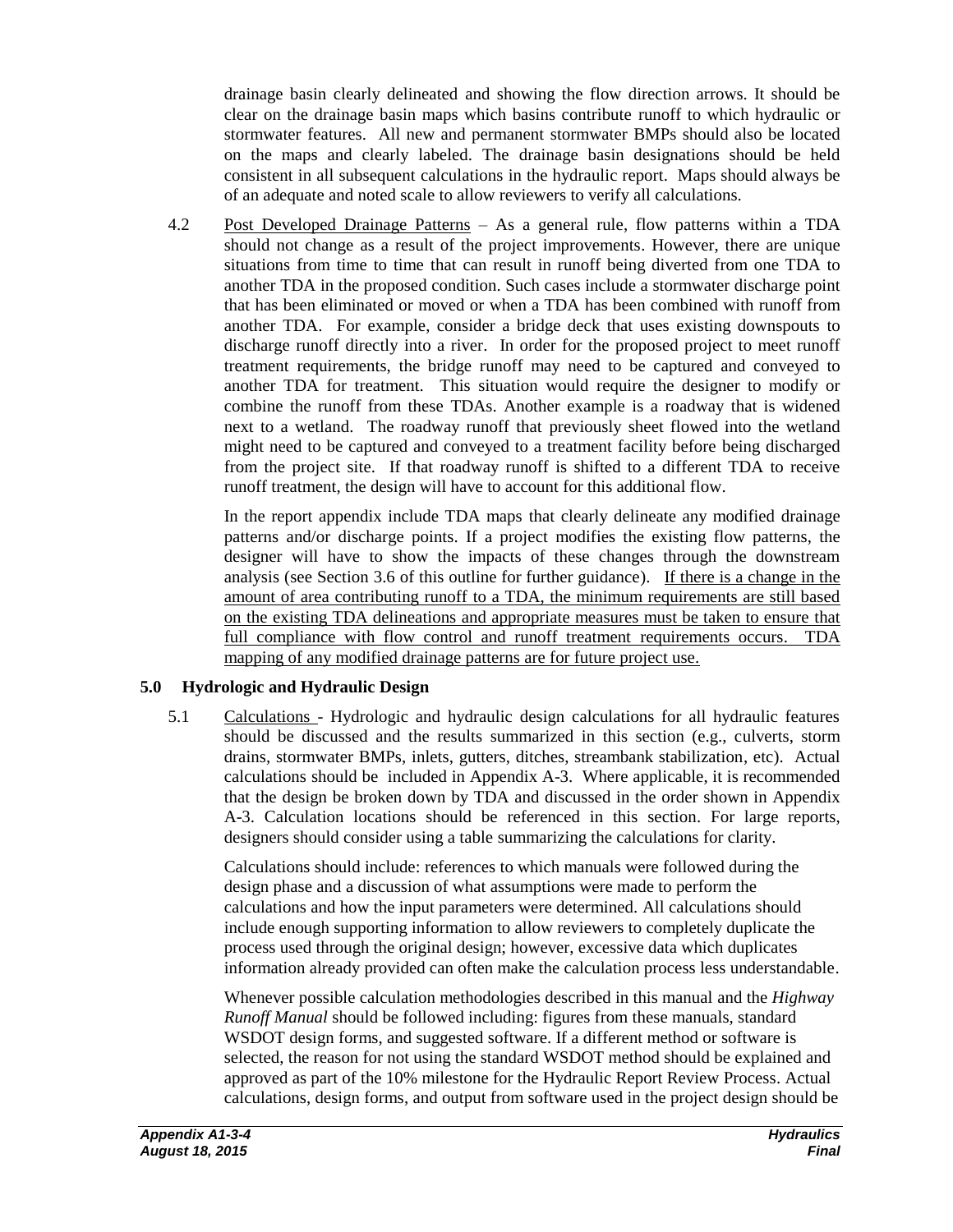included as part of the Hydraulic Report appendices. Visit the following web link for a description of current programs and download information. <http://www.wsdot.wa.gov/Design/Hydraulics/ProgramDownloads.htm>

#### **6.0 Permits and Associated Reports**

- 6.1 Environmental Issues, Fish and Other Endangered Habitat Describe any water quality receiving bodies, flood plains, stream crossings, wetlands, steep slopes or other sensitive areas within the project limits, noting project impacts. Describe any fish passage design issues including culverts within the project limits or fish passage barrier removal issues. Note if fish surveys were conducted and what was determined. Also note if there are any threatened or endangered species within the project limits.
- 6.2 Permits/Approvals List all permits, variances or approvals required by local jurisdiction or resource agencies that are necessary to complete the project.
- 6.3 Easements Note any drainage or slope easements that may be required for the project, including whether the easement is for construction or maintenance. Highlighting and referencing the easement area on the attached plan sheets is helpful.
- 6.4 Additional Reports or Studies Where applicable note other reports and studies conducted and prepared for this project. Include correspondence with the Regional Hydraulics Engineer to determine which reports need to be included in the Hydraulics Report and which only need referencing.

#### **7.0 Inspection and Maintenance Summary**

Maintenance should be consulted prior to starting a project concerning any existing drainage problems and/or proposed BMPs. All discussion with maintenance, including email correspondence, should be described and included in this section.

## *Appendix*

- A-1 Stormwater Design Documentation Spreadsheet (SDDS)- The SDDS has been developed to assist designers in organizing the information required in the hydraulic report as well as meeting the inventory requirements of the *Highway Runoff Manual*. The spreadsheet should be completed and placed in this section of the appendix. <http://www.wsdot.wa.gov/Environment/WaterQuality/Runoff/HighwayRunoffManual.htm>
- A-2 TDA Maps, Drainage Basin Maps, and Area Calculations These maps should show those TDAs and drainage basins referenced in Section 2.3, 4.1, and 4.2 of this outline. Refer to Section 4-2.5 in the *Highway Runoff Manual* for more guidance on delineation of TDAs.
- A-3 Calculations and Program Output All calculations included in the report should be initialed as checked by an individual in the project engineering office other than the person who prepared the report. The following is a list of calculations that, where applicable, may be needed to complete a hydraulic report. See Section 1-3.3 for requirements on the report format that should be submitted (electronic versus paper copy).
	- A-3.1 StormShed
	- A-3.2 MGSFlood Output Reports including the [MGSFlood modeling inputs](http://www.wsdot.wa.gov/publications/fulltext/Hydraulics/HRM/MGS_Flood.xlsx)  [spreadsheet](http://www.wsdot.wa.gov/publications/fulltext/Hydraulics/HRM/MGS_Flood.xlsx) if applicable
	- A-3.3 BMPs Design including the [LID feasibility checklist](http://www.wsdot.wa.gov/publications/fulltext/Hydraulics/HRM/LID_V5.xls)